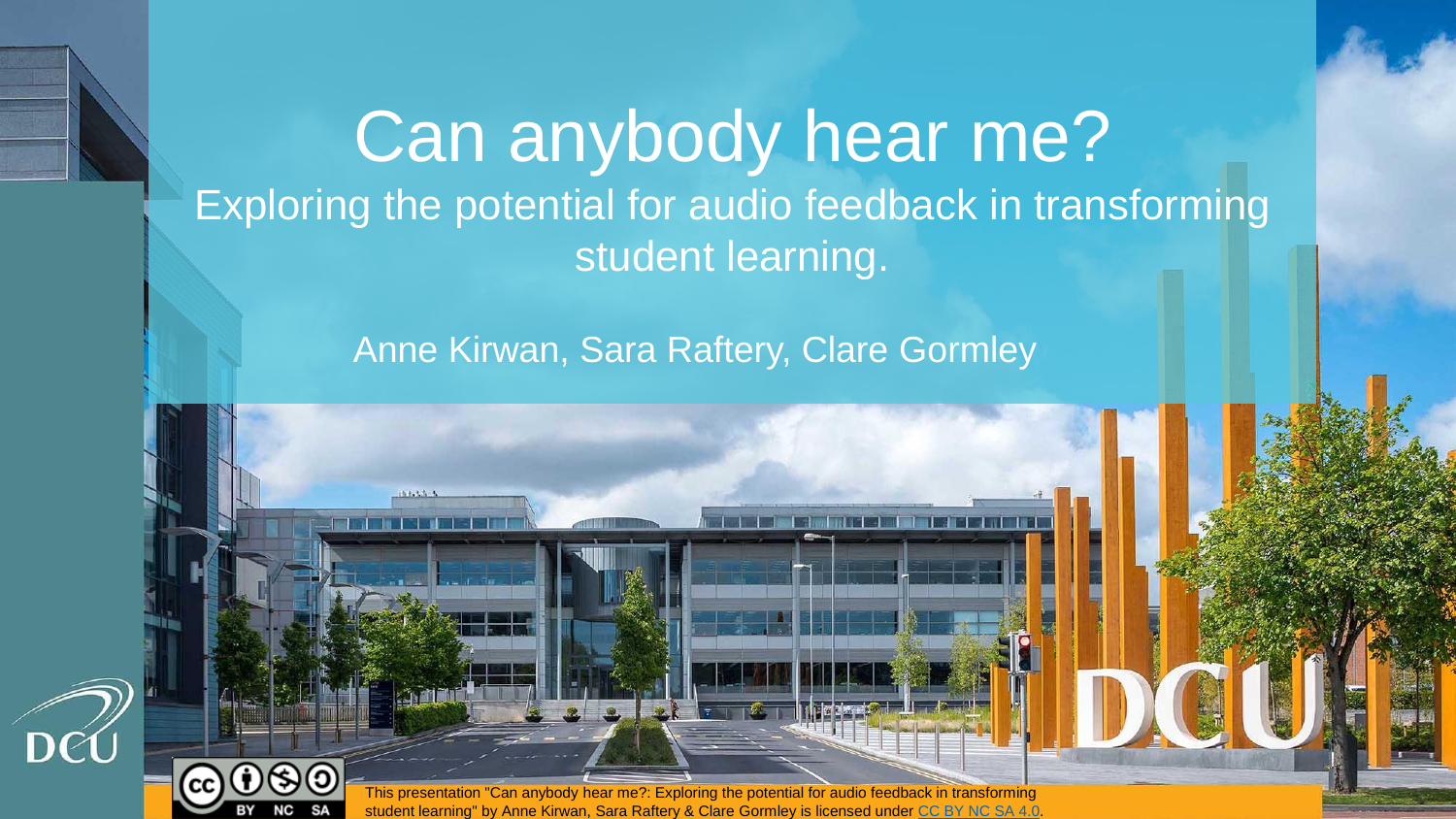

## HELLO!

#### **Anne Kirwan**

You can contact me by email at [anne.kirwan@dcu.ie](mailto:anne.kirwan@dcu.ie)

#### **Sara Raftery**

You can contact me by email at [sara.raftery@dcu.ie](mailto:sara.raftery@dcu.ie)

#### **Clare Gormley**

You can find me on Twitter at @clare\_gormley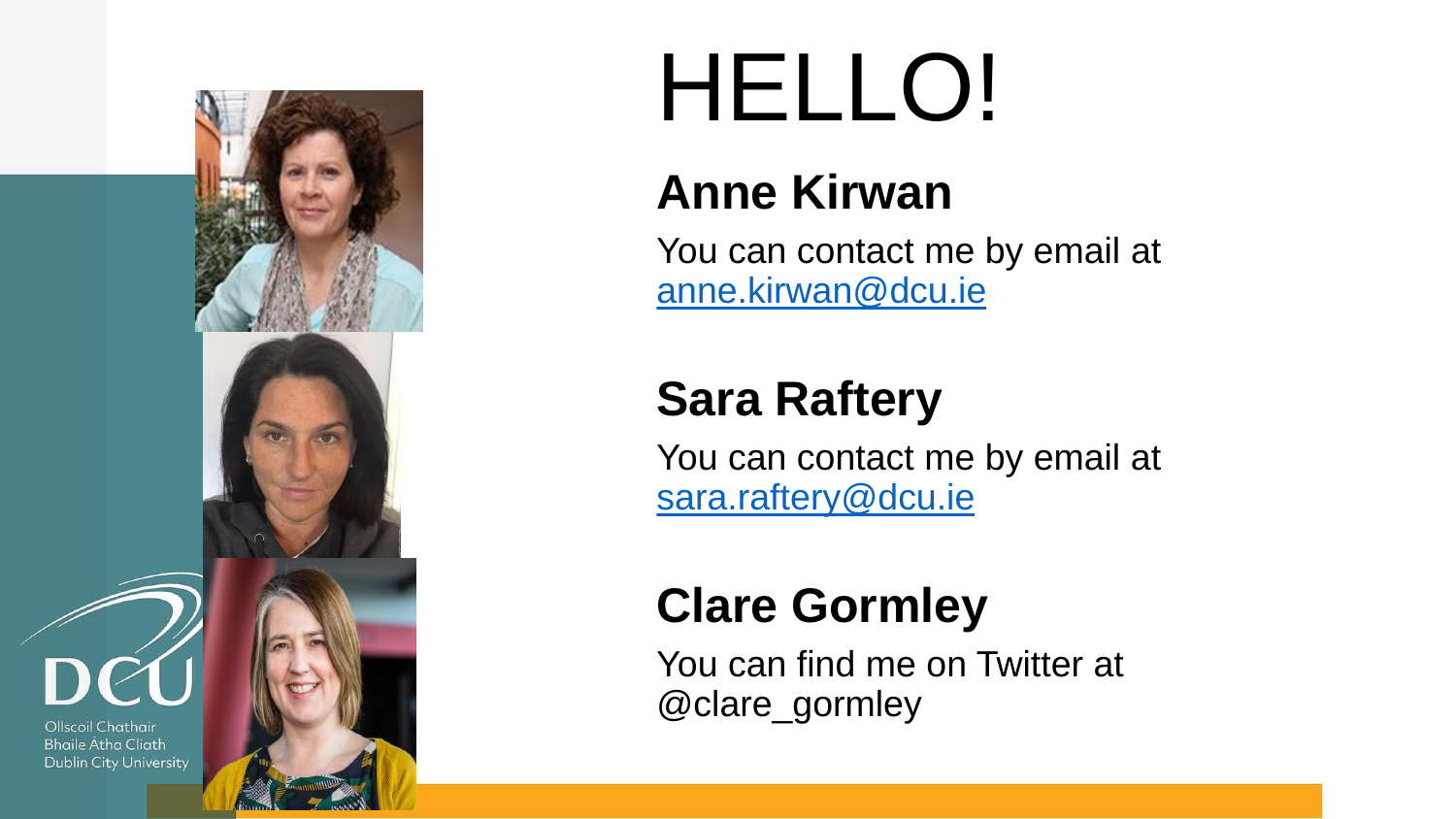#### Literature review - feedback

- $\triangleright$  'Feedback is most the important aspect of the assessment process in raising achievement' (Bloxham & Boyd 2007, 20)
- $\triangleright$  A critical determinant of feedback effectiveness is the quality of learners' engagement with and use of the feedback they receive (Winstone *et al*., 2017, p.17).



Ollscoil Chathair Bhaile Átha Cliath **Dublin City University**  ➢ Creating a "Relentless Welcome" (Felten, 2019)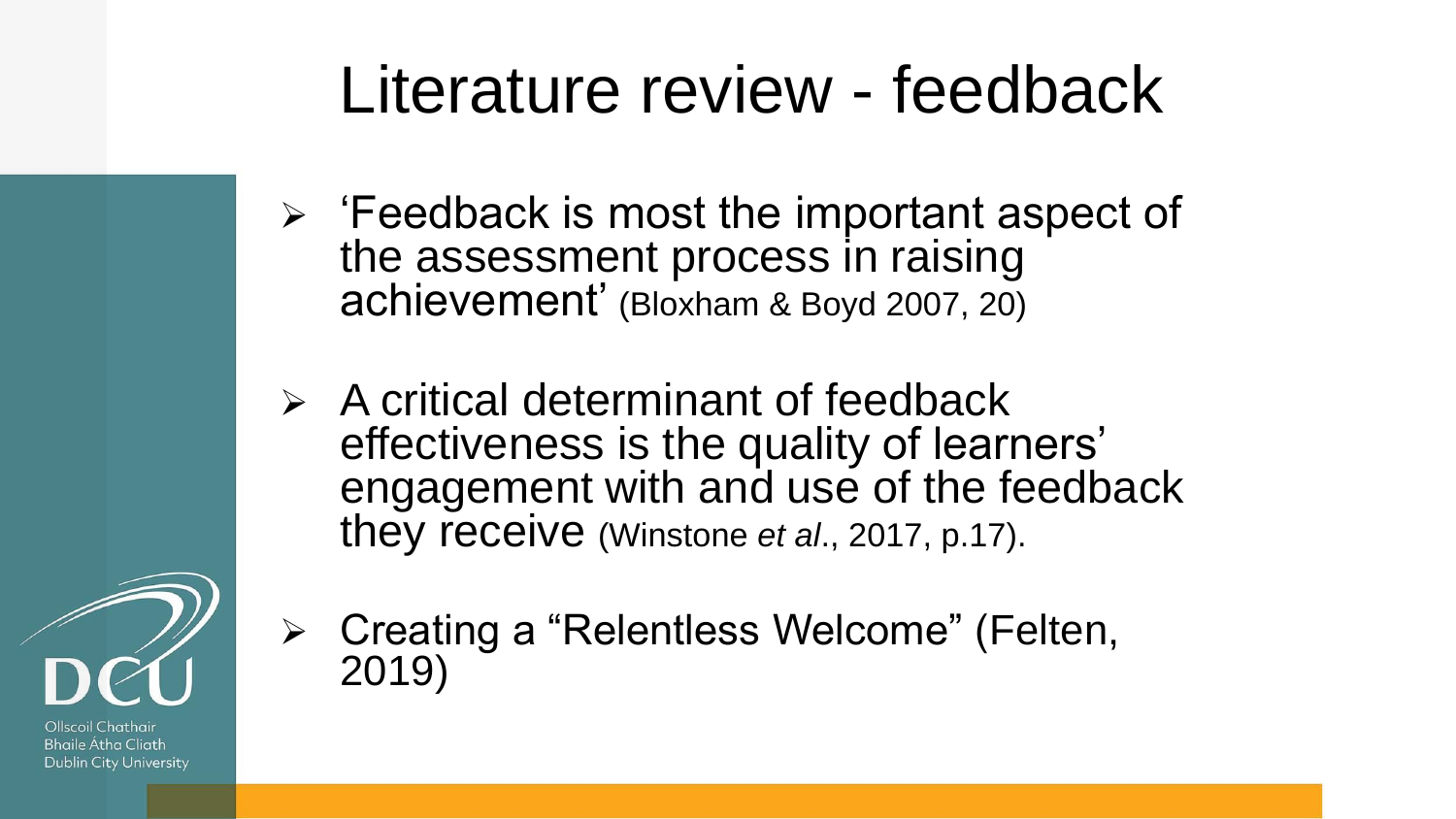#### Literature review - audio feedback

- ➢ Net generation students
- $\triangleright$  Perception of constructive rather than negative feedback
- ➢ Nuanced dialogue
- ➢ Tone of voice
- ➢ Perception that teacher cares about student (Bourgault *et al* 2013)

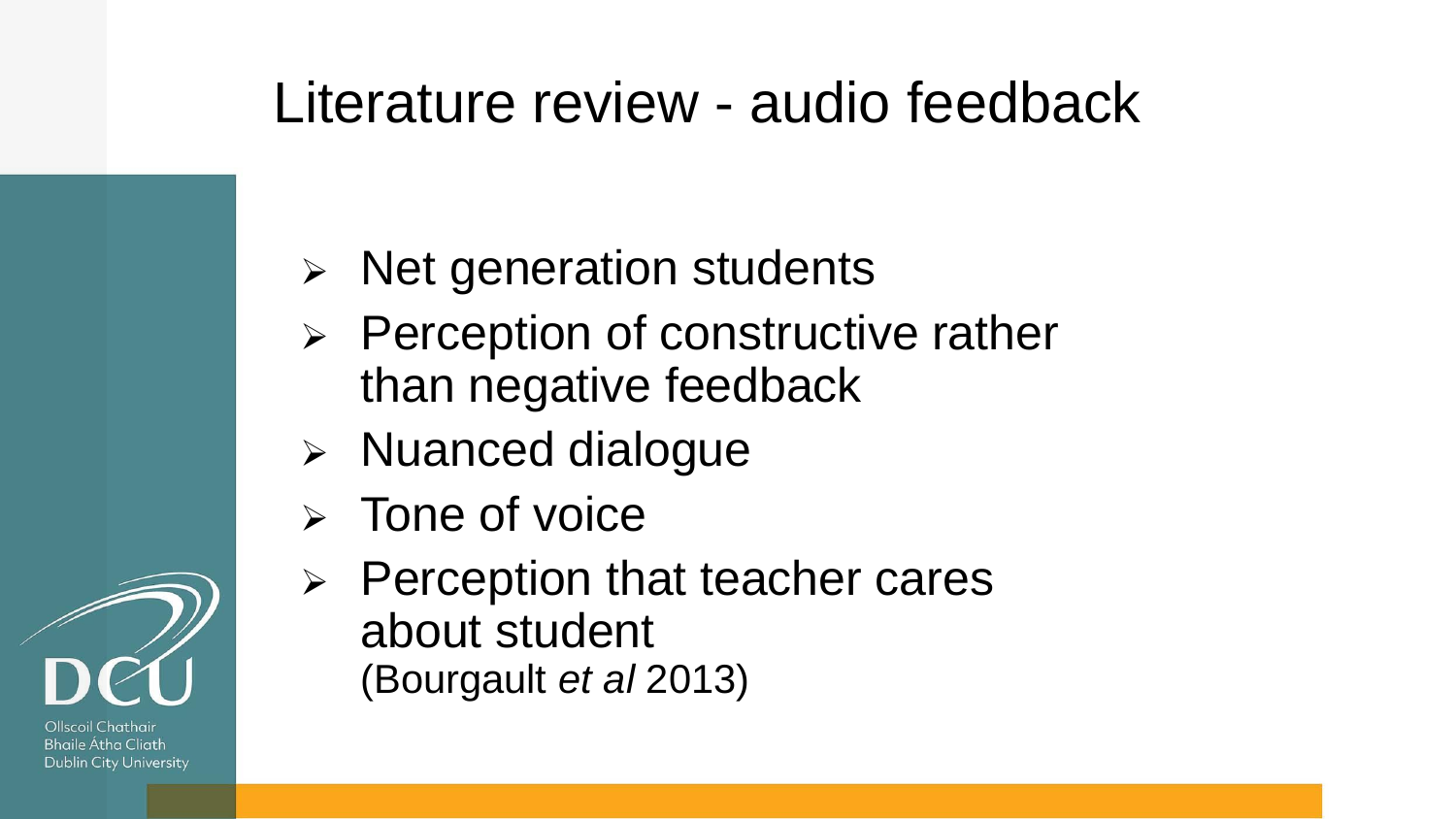## Aim of study

 $\triangleright$  Can audio feedback enhance engagement with, and usefulness of feedback?

## Methodology

- ➢ Two stage study
- ➢ Ethical approval
- **Recruitment**
- **Sample** 
	- ➢ 4 th year B.Sc. in Nursing students (n=96)

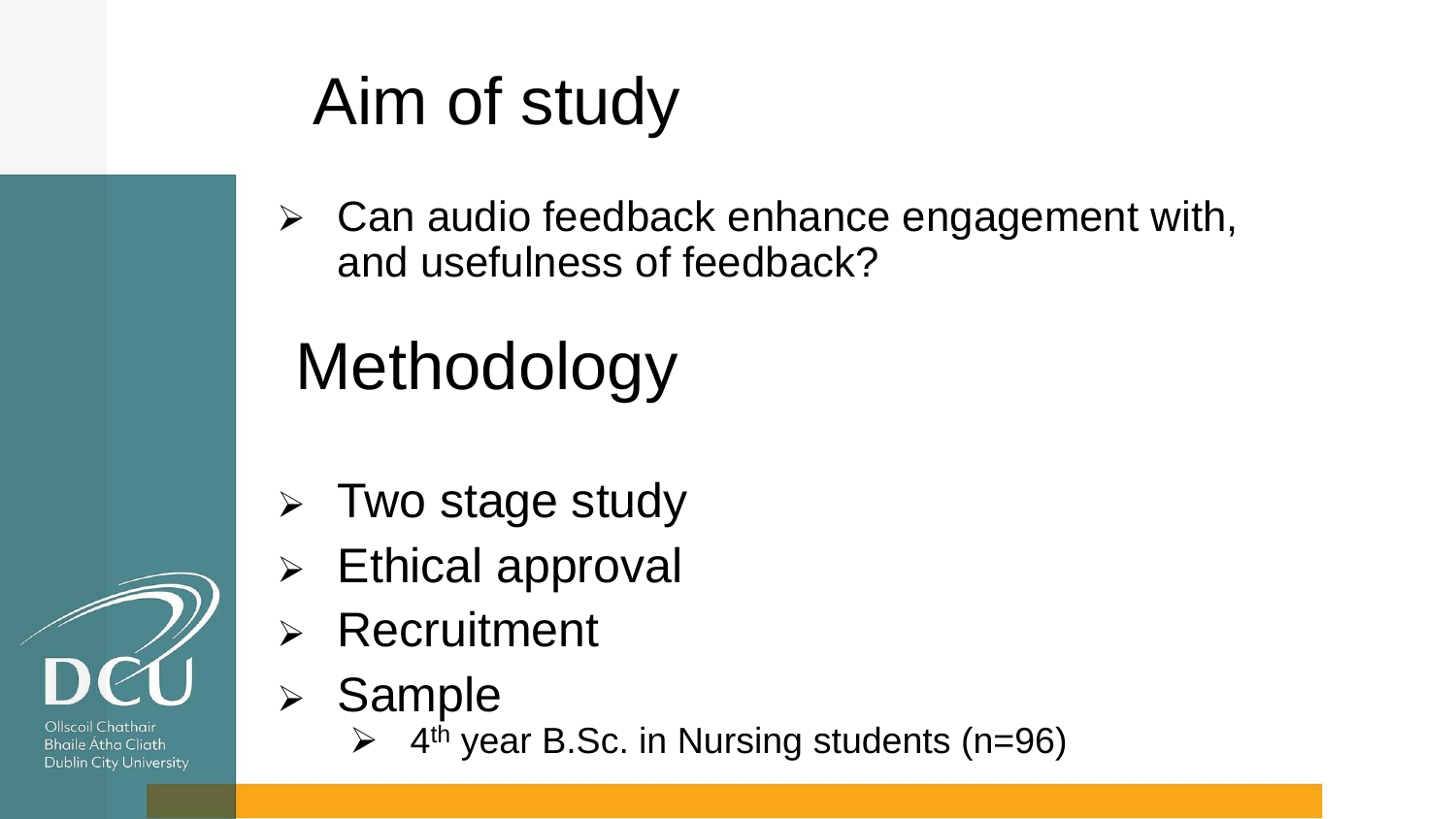## Methodology

- ➢ Audio & written (typed) formative feedback provided on draft academic assignment
- $\triangleright$  Data collection 2 questionnaires
	- $\triangleright$  Administered by a gate keeper
	- ➢ Stage 1
		- $\triangleright$  to determine whether students engaged with feedback
		- $\triangleright$  to determine whether feedback perceived to be useful
	- ➢ Stage 2
		- to examine the perceived transferability of learning to subsequent work
- ➢ Data analysis
	- Braun & Clarke's 6-step framework



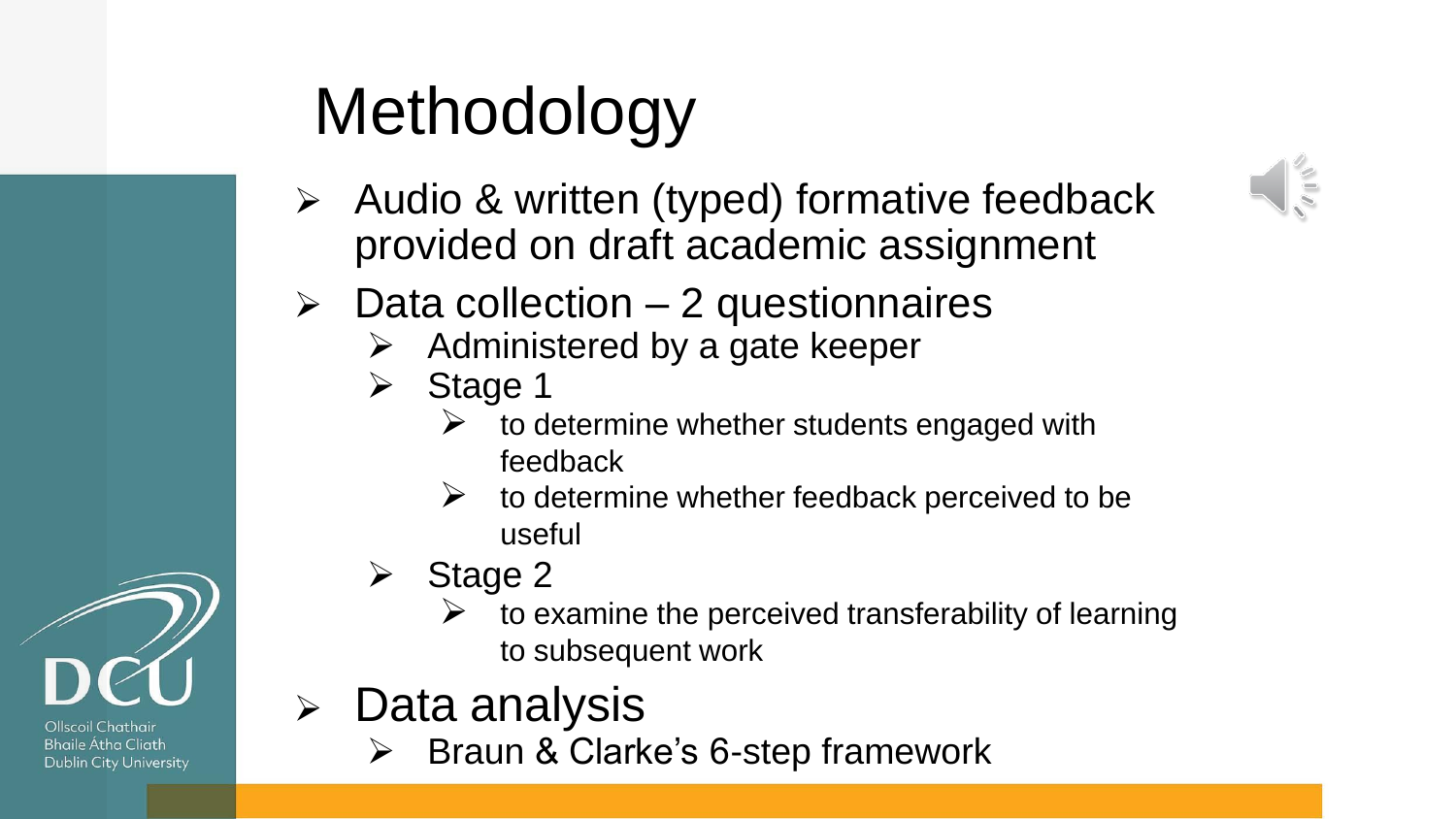## Findings

➢64.5% (n=62) survey response rate

➢55% (n=53) submitted a draft assignment for review

➢96% (n=51) of respondents listened to audio feedback (2 students had incompatible equipment) ➢All students attempted to listen

➢94.3% (n=50) understood the audio feedback received (2 students couldn't access feedback)



 $\geq$  92.5% (49) of respondents used the audio feedback in the final draft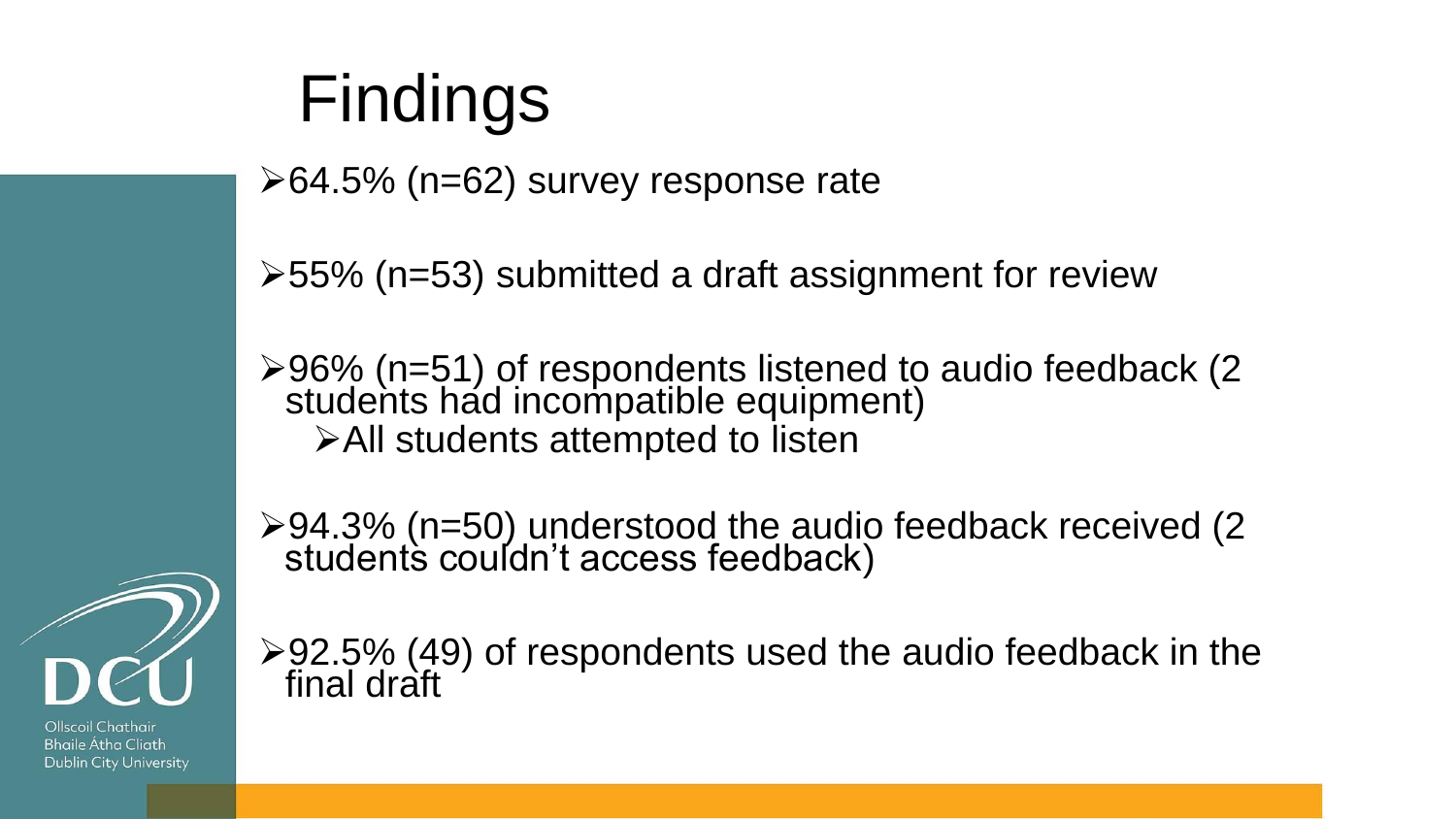#### Key Themes





8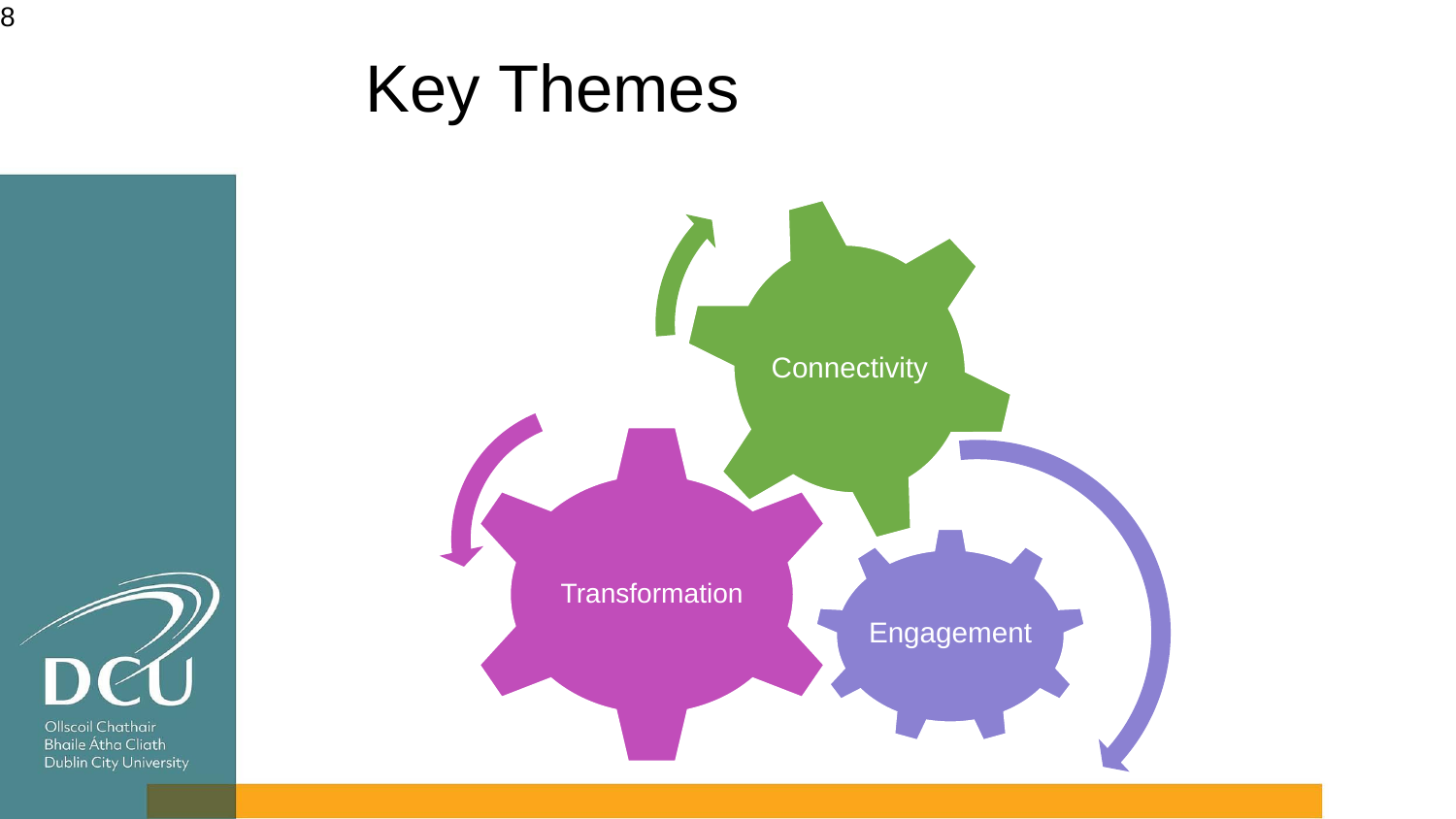## Theme 1 - Connectivity

➢*'*Listening to the made me feel like I was engaging with the lecturer on a one to one basis.' (299)

➢'It was very personal, and the closer connection to the lecturer really made me feel that they thoroughly read my assignment and really wanted to help me improve.' (346-347)

**Connectivity** 



➢'It's often easier to understand feedback when someone is talking to you and you can understand more clearly what they're saying' (386-387)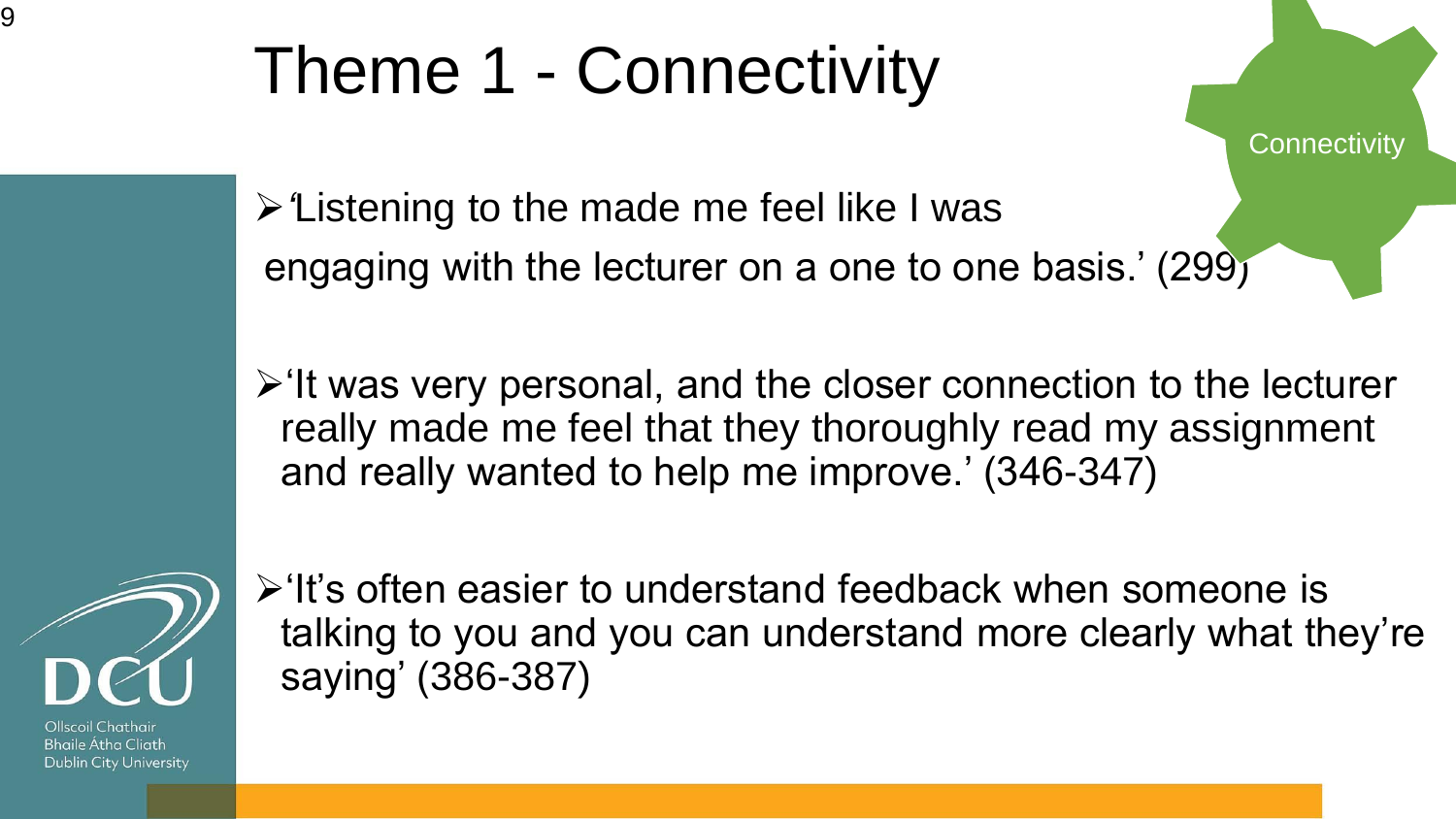## Theme 2 - Engagement

Engagement

➢I used the audio feedback in conjunction with written feedback and this led to a better understanding of what was required to improve the piece. (352-353)

➢it was good listen to it as you were reading through your assignment (283-284)

➢I felt the audio feedback was a confidence boost. It detailed if you were heading in the right direction and (…) offered guidance within this to help structure the remaining part of the assignment that I had not written at the time of submitting the draft (423-424)

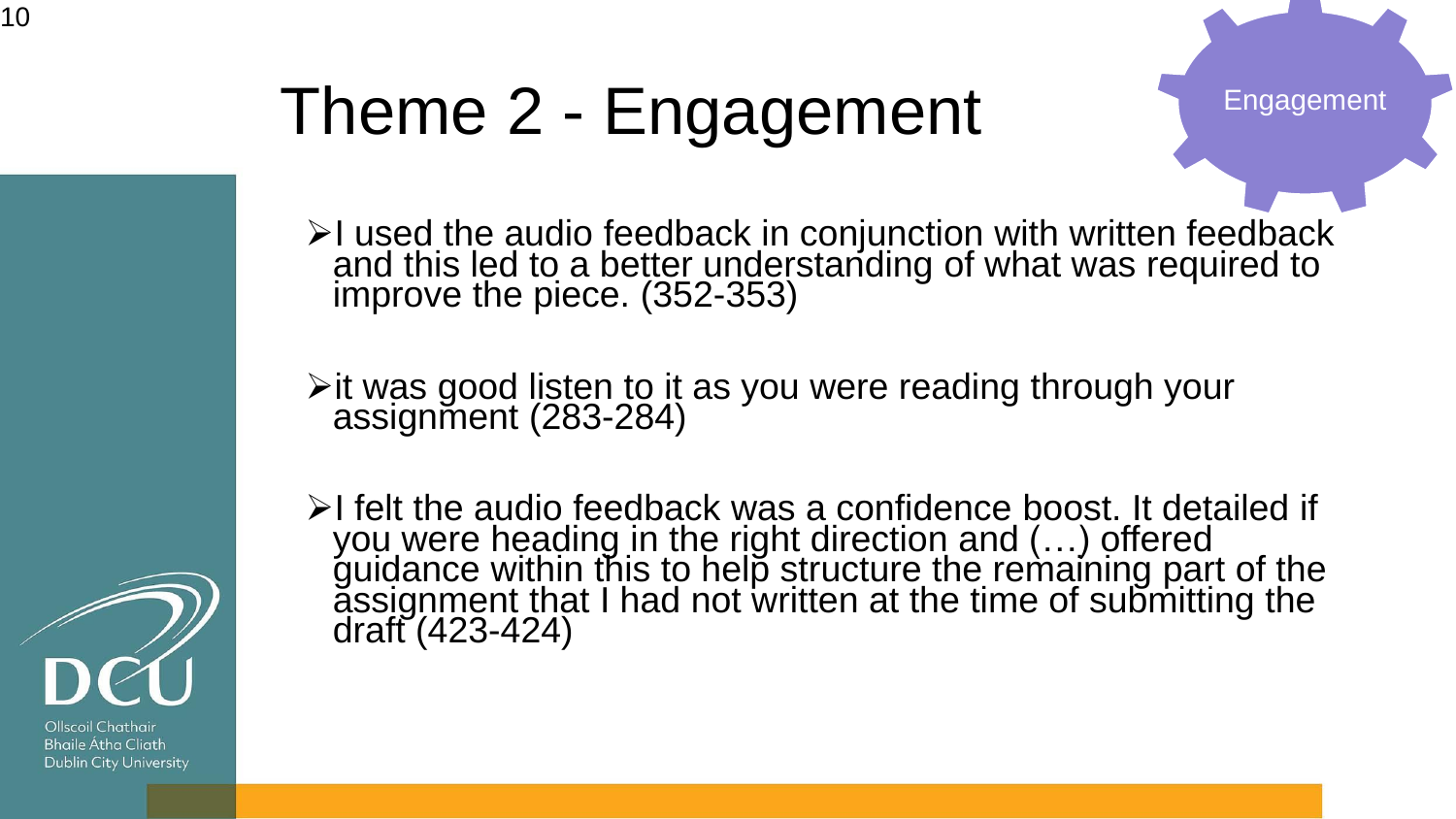### Theme 3: Transformation

**Transformation** 

> The audio feedback highlighted more details that I shou include to improve the quality. It gave me ideas to improve my assignment. I could also hear that the lecturer was enthusiastic about my draft which put me at ease as I knew I was on the right track (406-408)

➢The audio allowed me to see how my lecturer had read my draft with a different set of eyes and gave me a better understanding (312-313)



11

Ollscoil Chathair **Bhaile Átha Cliath Dublin City University**  ➢It was very encouraging and it allowed me to build on what I had done already e.g. building on references and critical analysis (290-291)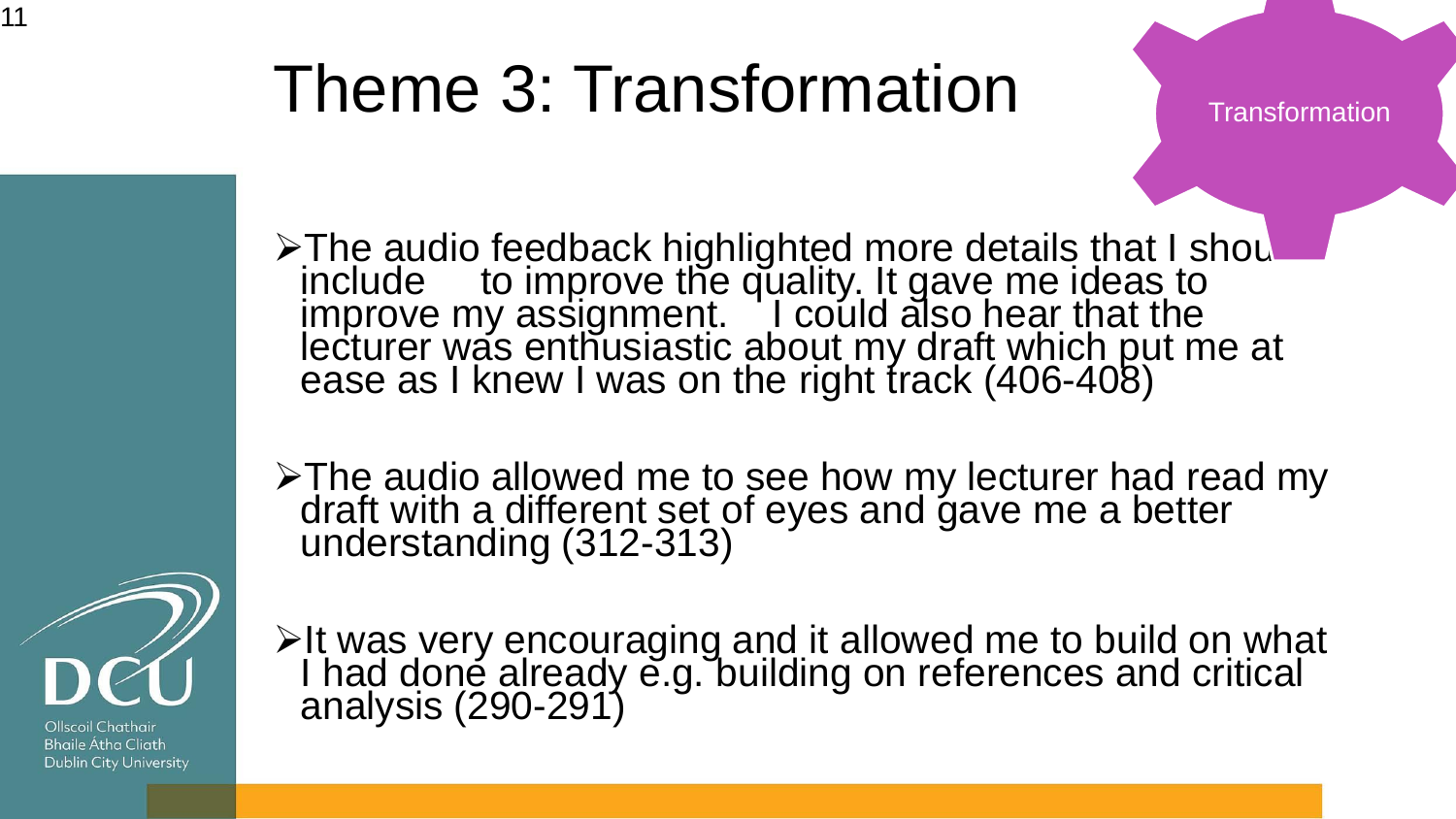#### Can anybody hear me? Exploring the potential for audio feedback in transforming student learning.

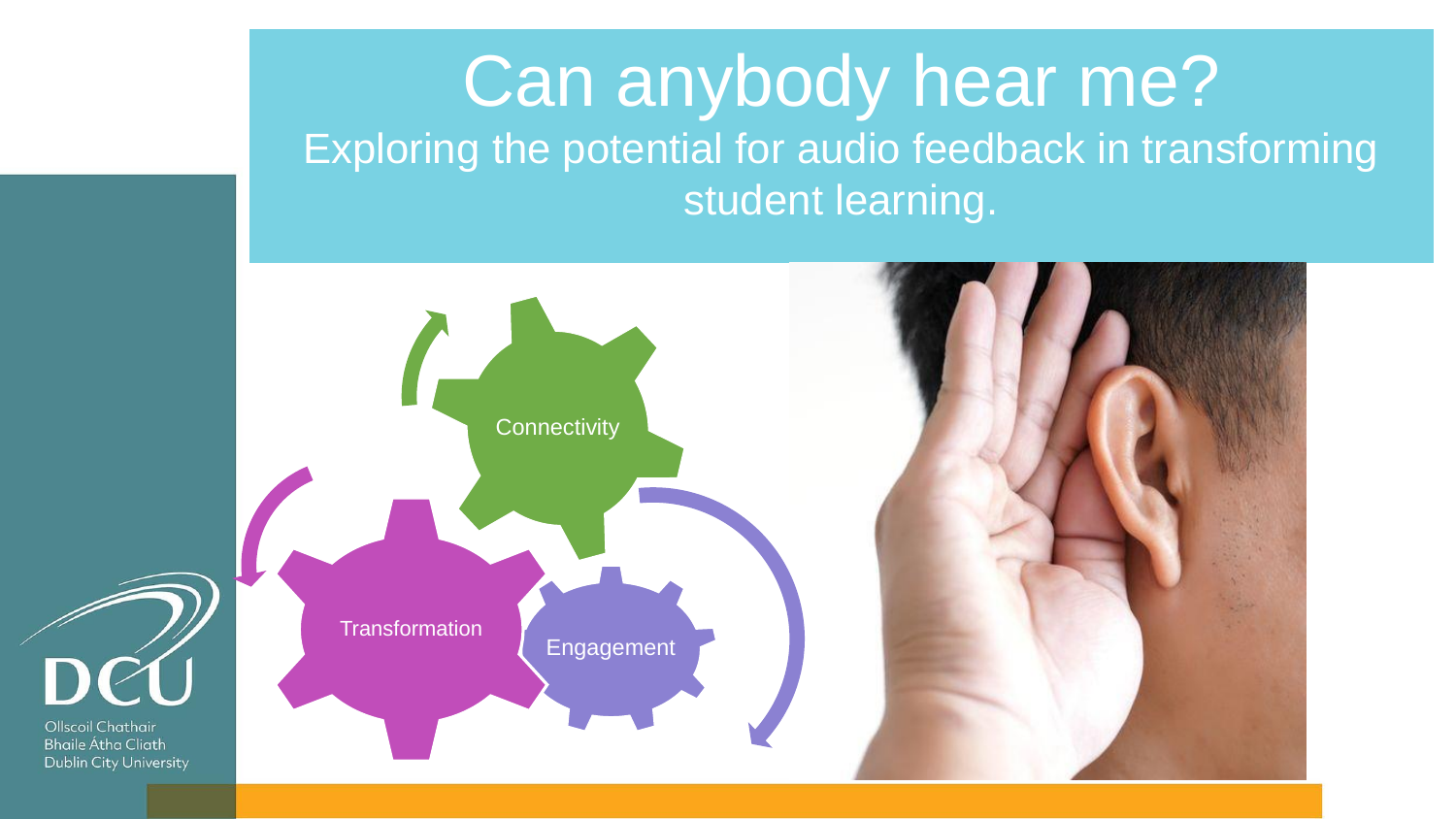*The best feedback I have received in a long time. Would love to see more of this type feedback in future' (412)*

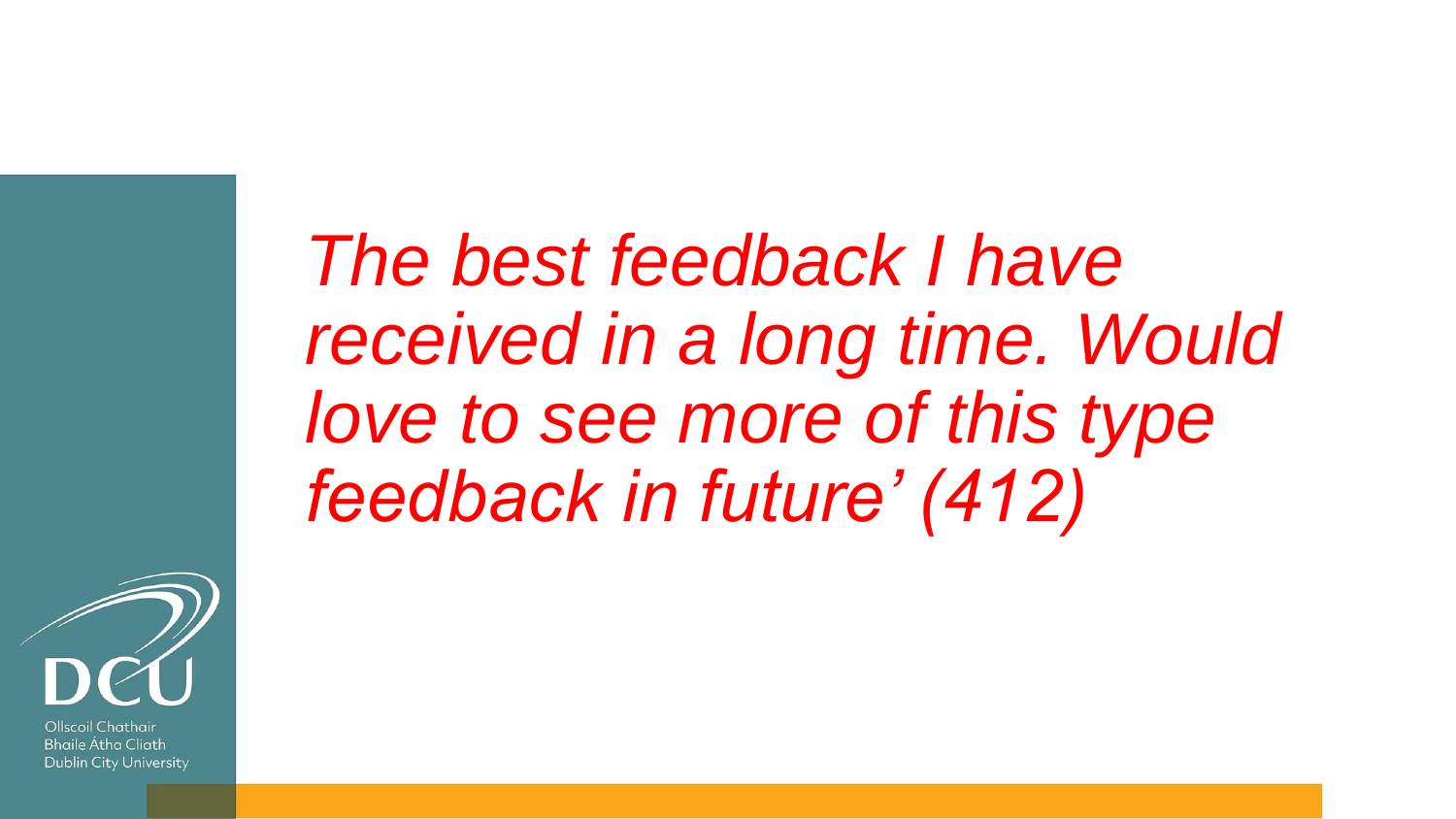#### References

Bloxham, S. and Boyd, P. (2007) *Developing effective assessment in higher education: A practical guide.* Maidenhead, Open University Press

Bourgault, A.M, Mundy, C. and Joshua, T (2013) Comparison of audio vs written feedback on clinical assignments of nursing students. *Nursing Education Perspectives 34(1), 43-46*

Felten, P. (2019) 'Creating a "relentless welcome"'. *Teaching Matters Blog,* 21st October. Available at: teaching-matters-blog.ed.ac.uk (Accessed: 30th October 2019)



Ollscoil Chathair **Bhaile Atha Cliath Dublin City University** 

Winstone, N.E., Nash, R.A., Parker, M. and Rowntree, J. (2017) Supporting learners' agentic engagement with feedback: a systematic review and a taxonomy of recipience processes. *Educational Psychologist, 52(1), 17-37*